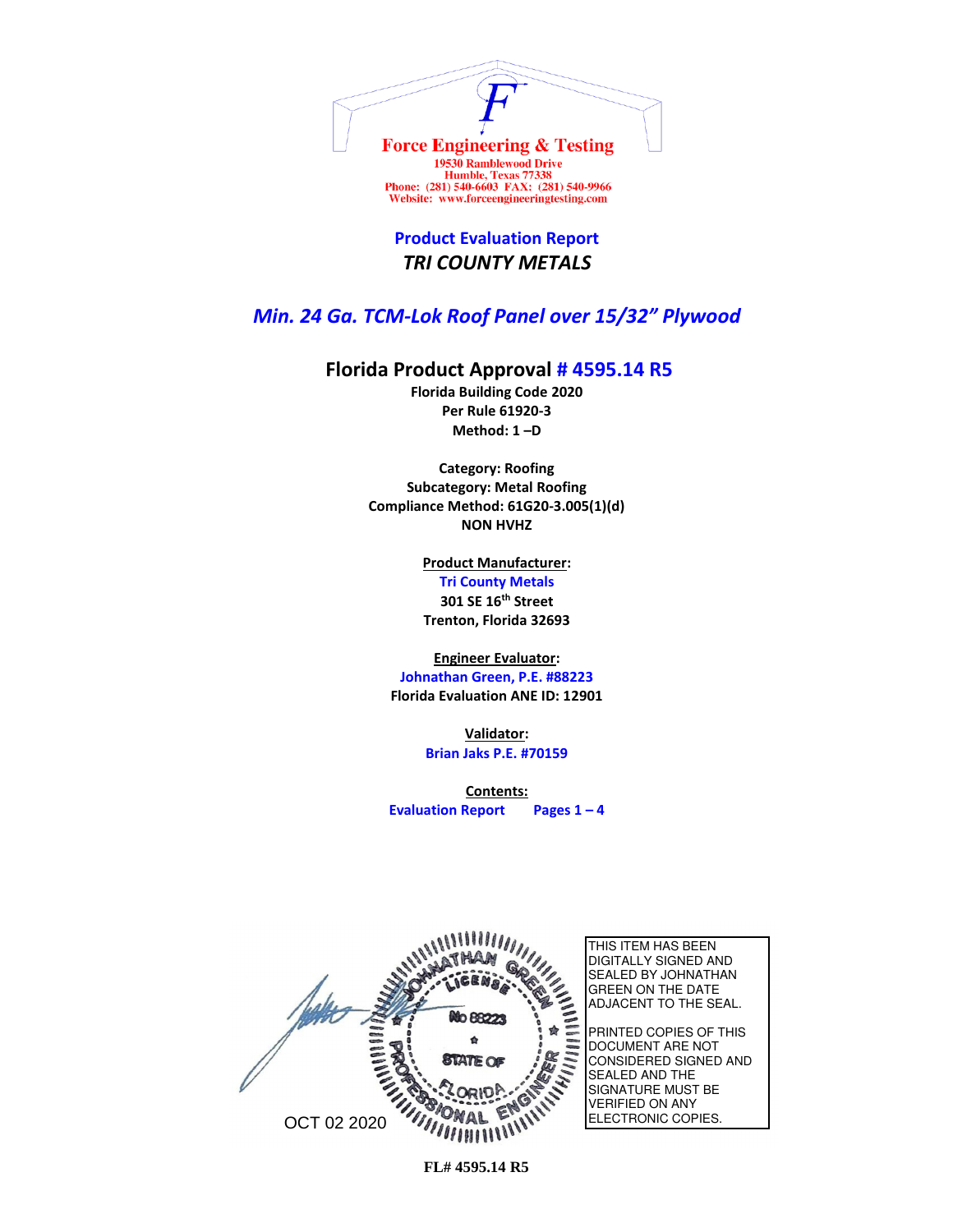|                                           |                                                                                              | <b>Force Engineering &amp; Testing</b><br><b>19530 Ramblewood Drive</b><br>Humble, Texas 77338<br>Phone: (281) 540-6603 FAX: (281) 540-9966<br>Website: www.forceengineeringtesting.com                                                                                                           |
|-------------------------------------------|----------------------------------------------------------------------------------------------|---------------------------------------------------------------------------------------------------------------------------------------------------------------------------------------------------------------------------------------------------------------------------------------------------|
| <b>Compliance Statement:</b>              |                                                                                              | The product as described in this report has demonstrated compliance with the<br>Florida Building Code 2020, Sections 1504.3.2.                                                                                                                                                                    |
| <b>Product Description:</b>               | Application.                                                                                 | TCM-Lok Roof Panel, Min. 24 Ga. Steel, 16" coverage, over one layer of asphalt<br>shingles (optional) over min. 15/32" APA Plywood decking. Non-Structural                                                                                                                                        |
| <b>Panel Material/Standards:</b>          | 1507.4.3. Paint finish optional.<br>Yield Strength: Min. 50.0 ksi<br>2020, Section 1507.4.3. | Material: Min. 24 Ga. Steel, conforming to Florida Building Code 2020 Section<br>Corrosion Resistance: Panel Material shall comply with Florida Building Code                                                                                                                                     |
| Panel Dimension(s):                       | Thickness:<br>Width:<br>Female Rib:<br>Male Rib:<br>Panel Seam:                              | 0.0225" Minimum<br>16" maximum Coverage<br>15/16" tall<br>23/32" tall rib w/ slotted strip<br>Snap Lock                                                                                                                                                                                           |
| <b>Panel Fastener:</b>                    |                                                                                              | Through Panel Slot: (1) #10-12x 1" Pancake Type A<br>1/4" minimum penetration through plywood<br>Corrosion Resistance: Per Florida Building Code 2020, Section 1507.4.4.                                                                                                                          |
| <b>Substrate Description:</b>             |                                                                                              | One layer of asphalt shingles/felt paper (optional) over min. 15/32" thick, APA<br>Rated plywood over supports at maximum 24" O.C. Design of plywood and<br>plywood supports are outside the scope of this evaluation. Substrate must be<br>designed in accordance w/ Florida Building Code 2020. |
| <b>Allowable Design Uplift Pressures:</b> |                                                                                              |                                                                                                                                                                                                                                                                                                   |

| Table "A"                                    |             |
|----------------------------------------------|-------------|
| <b>Maximum Total Uplift Design Pressure:</b> | $116.0$ psf |
| <b>Fastener Spacing:</b>                     | 5 %" O.C.   |

\*Design Pressure includes a Safety Factor = 2.0.

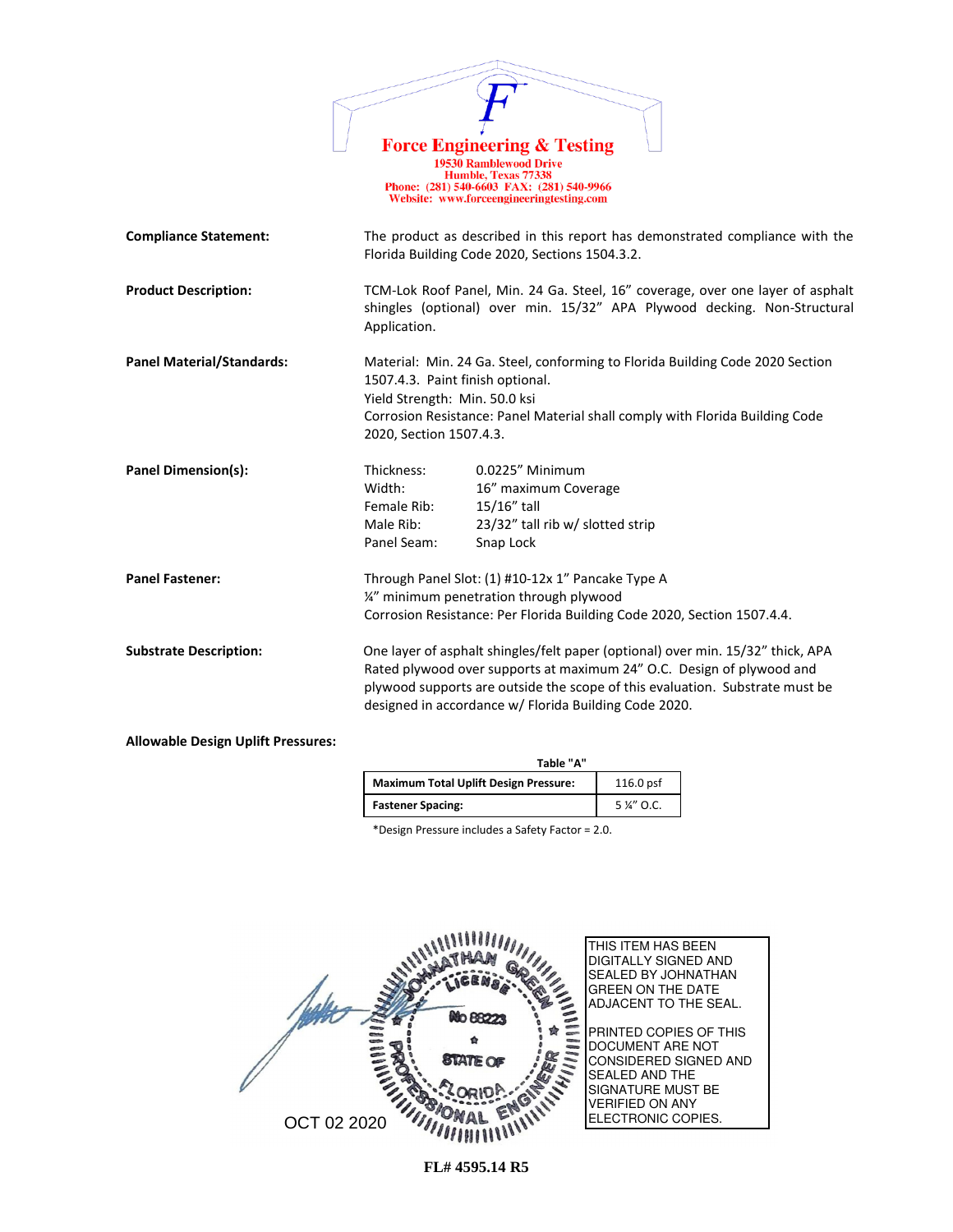

1978 Ramblewood Drive<br>
19530 Ramblewood Drive<br>
Humble, Texas 77338<br>
Phone: (281) 540-6603 FAX: (281) 540-9966<br>
Website: www.forceengineeringtesting.com

| <b>Code Compliance:</b>                | The product described herein has demonstrated compliance with<br>The Florida Building Code 2020, Section 1504.3.2.                                                                                                                                                                |  |  |
|----------------------------------------|-----------------------------------------------------------------------------------------------------------------------------------------------------------------------------------------------------------------------------------------------------------------------------------|--|--|
| <b>Evaluation Report Scope:</b>        | The product evaluation is limited to compliance with the structural wind load<br>requirements of the Florida Building Code 2020, as relates to Rule 61G20-3.                                                                                                                      |  |  |
| <b>Performance Standards:</b>          | The product described herein has demonstrated compliance with:<br>UL 580-06 - Test for Uplift Resistance of Roof Assemblies<br>UL 1897-2012 - Uplift Test for Roof Covering Systems<br>٠                                                                                          |  |  |
| <b>Reference Data:</b>                 | 1. UL 580-06 / 1897-04 Uplift Test<br>Force Engineering & Testing, Inc. (FBC Organization # TST-5328)<br>Report No. 136-0299T-13<br>Certificate of Independence<br>2.<br>By Johnathan Green, P.E. (No. 88223) @ Force Engineering & Testing<br>(FBC Organization # ANE ID: 12901) |  |  |
| <b>Test Standard Equivalency:</b>      | The UL 1897-04 test standard is equivalent to the UL 1897-2012 test standard.                                                                                                                                                                                                     |  |  |
| <b>Quality Assurance Entity:</b>       | The manufacturer has established compliance of roof panel products in<br>accordance with the Florida Building Code and Rule 61G20-3.005 (3) for<br>manufacturing under a quality assurance program audited by an approved<br>quality assurance entity.                            |  |  |
| <b>Minimum Slope Range:</b>            | Minimum Slope shall comply with Florida Building Code 2020, including Section<br>1507.4.2 and in accordance with Manufacturers recommendations. For slopes<br>less than 3:12, lap sealant must be used in the panel side laps.                                                    |  |  |
| Installation:                          | Install per manufacturer's recommended details.                                                                                                                                                                                                                                   |  |  |
| Underlayment:                          | Per Florida Building Code 2020, Section 1507.1.1 and manufacturer's installation<br>guidelines.                                                                                                                                                                                   |  |  |
| <b>Roof Panel Fire Classification:</b> | Fire classification is not part of this acceptance.                                                                                                                                                                                                                               |  |  |
| <b>Shear Diaphragm:</b>                | Shear diaphragm values are outside the scope of this report.                                                                                                                                                                                                                      |  |  |

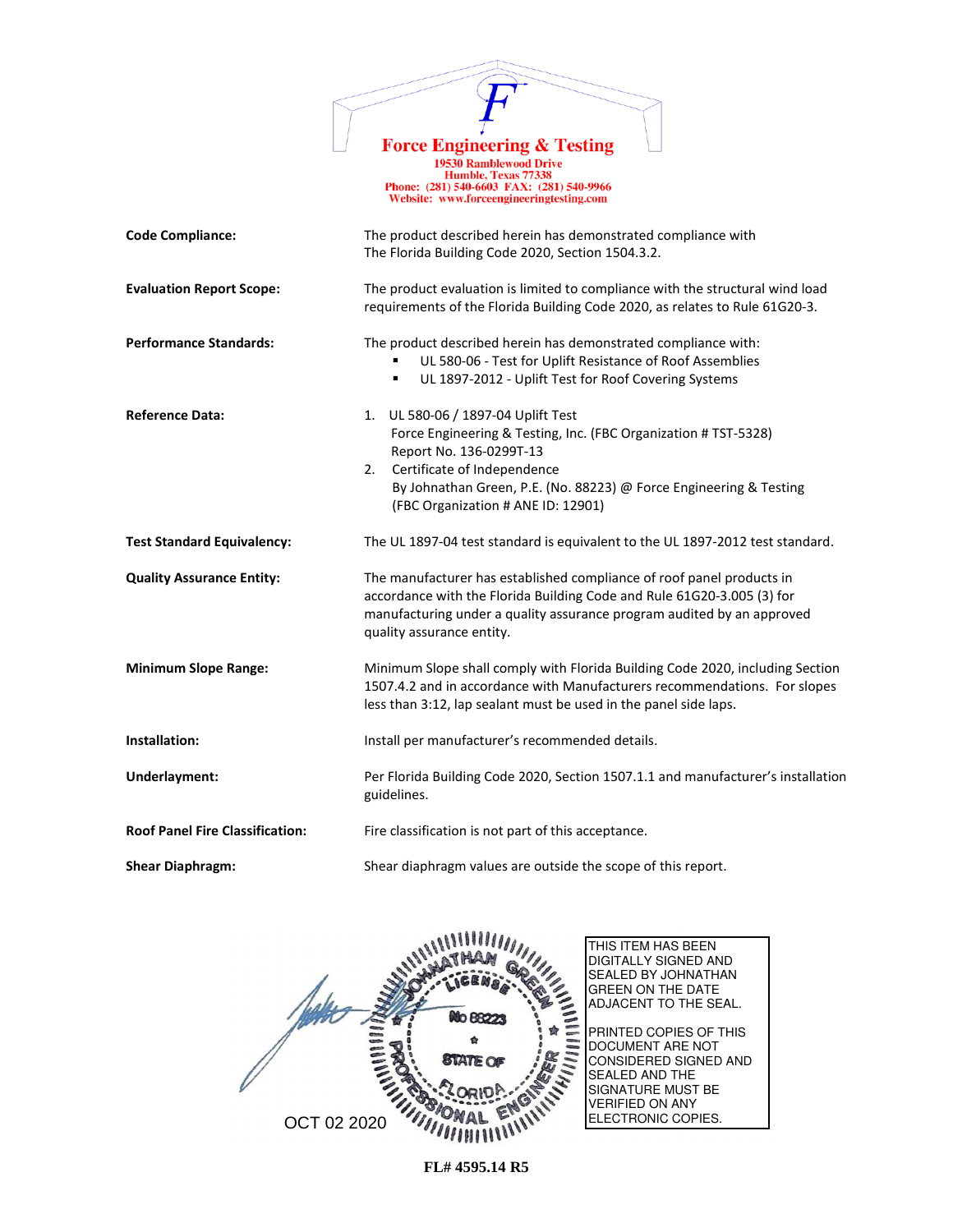

**Design Procedure:** Based on the dimensions of the structure, appropriate wind loads are determined using Chapter 16 of the Florida Building Code 2020 for roof cladding wind loads. These component wind loads for roof cladding are compared to the allowable pressure listed above. The design professional shall select the appropriate erection details to reference in his drawings for proper fastener attachment to his structure and analyze the panel fasteners for pullout and pullover. Support framing must be in compliance with Florida Building Code 2020 Chapter 22 for steel, Chapter 23 for wood and Chapter 16 for structural loading.